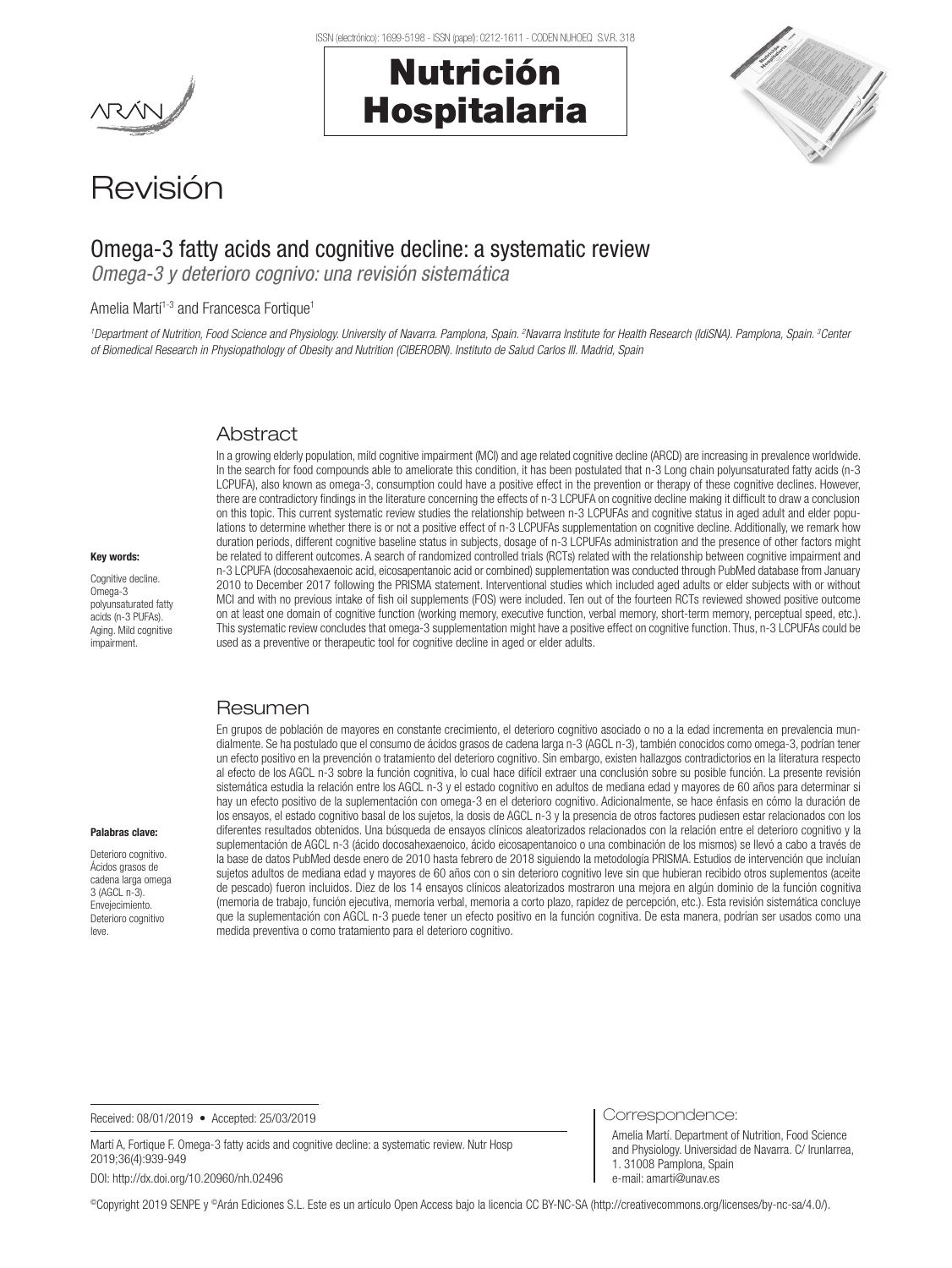#### **INTRODUCTION**

Omega-3 fatty acids or n-3 long chained polyunsaturated fatty acids (n-3 LCPUFA) are nutrients mainly found in the diet that could reduce the risk or help in the treatment of cognitive decline. There are three different types of n-3 LCPUFA:  $\alpha$ -linolenic acid (ALA), docosahexaenoic acid (DHA) and eicosapentanoic acid (EPA). Of these, DHA and EPA (in lesser proportion) are important components of the neuronal membranes in the brain (1-3). These n-3 LCPUFAS have been shown to have a major role from the moment of the fetus formation to the aging process and brain senescence (1,4,5). Brain function, visual development and neural development depend on an adequate n-3 LCPUFA supply (2,6). In fact, a study performed in children yielded beneficial effects from supplementation of n-3 LCPUFA on cognition and motor skills (7).

As humans age, the concentration of n-3 LCPUFAs in the brain decreases, which translates into an increase in the risk of suffering from the negative consequences of neurodegeneration (8-10). Moreover, aging is also linked to damage in the neural tissue due to different cellular processes like chronic mild inflammation (11,12), mitochondrial insufficiency (13), oxidative stress (14-16) and accumulation of ß-amyloid (17). Recent evidence suggests that n-3 LCPUFAs have a beneficial effect on the prevention of cognitive decline due to different mechanisms such as anti-inflammatory and antioxidant effects and others that slow down or "compensate" neurodegeneration (10).

Even though human aging is a physiological process, it involves the global degeneration of motor and cognitive abilities due to different biological and chemical processes. As humans age the brain shrinks, vasculature gets damaged and neurotransmitters and hormone levels change, which can be globally translated into cognitive decline (18). Deterioration throughout the lifespan due to normal aging is referred to as age related cognitive decline (ARCD) (19). On the other hand, mild cognitive impairment (MCI) is the term used to identify the state of cognitive function prior to dementia, which is different from normal ageing, being it an intermediate stage between the two (20). However, there is no agreement in the field for early detection of MCI (21). As research work on MCI continues to increase, lack of consensus has arisen concerning its identification in a patient and its specific boundaries (22). According to the first key symposium on MCI conducted by the International Working Group on Mild Cognitive Impairment, there are three key criteria for a general detection of MCI: "(i) The person is neither normal nor demented; (ii) there is evidence of cognitive deterioration shown by either objectively measured decline over time and/or subjective report of decline by self-report and/or informant report in conjunction with objective cognitive deficits; and (iii) activities of daily living are preserved and complex instrumental function are either intact or minimally impaired" (22).

A growing population of elder subjects and unhealthy diets are nowadays leading to the increase in the prevalence of different age-related diseases, being cognitive impairment one of the most prevalent ones (23-25). Cognitive decline is considered as inevitable, however, its magnitude is highly variable and affected by different pathogenic processes such as hypertension, diabetes and cardiovascular risk factors (26-28). Cognition can also be impaired by other different factors such as decreased physical activity, genetic predisposition, metabolic disorders and unhealthy diet (25,27,29-31). In this context, the beneficial effect of nutrition on cognitive function is a topic of increasing interest (32). Due to the possible positive effects that n-3 LCPUFAs might exert over cognition, several research work were conducted (33-37) in order to explore its possible therapeutic effects. Several clinical studies have explored the association of omega-3 with cognitive impairment. However, conflicting results have been reported (8), making it difficult for the scientific community to draw a conclusion on this topic. In this sense, the main objective of the present work is to review the evidence on the role of n-3 LCPUFAs on cognitive function in aged adult and elderly populations, and to determine whether they can be used as a preventive/therapeutic strategy for cognitive decline in elder populations. Additionally, we also remark how different factors such as duration periods, different cognitive baseline status in subjects, dosage of n-3 LCPUFAs administration and the presence of other factors might be related to different outcomes.

#### METHODS

For the elaboration of this systematic review, the standard informative methods corresponding to the PRISMA statement were followed (38). Relevant studies were identified through a search in a scientific database (PubMed). Additional literature searches included the examination of the reference lists of all pertinent/ relevant reviews and studies. The studies chosen were published between January 2010 and December 2017. The search strategy was based on the use of terms related to n-3 LCPUFA (*Docosahexaenoic acid* OR *Omega-3 fatty acids* OR *n-3 polyunsaturated fatty acids* OR *DHA*) and their effect on cognition in aged adults (*Cognition* OR *Memory* OR *Mild Cognitive Impairment AND Elderly*).

Randomized controlled trials (RCTs) on the effect of omega-3 supplementation, including DHA and EPA or a combination of both, on cognition and/or memory outcomes in healthy aged adults with or without MCI were included in this review. Studies were excluded when: a) they only used dietary sources for the intervention; b) participants were not in the age range of 45-80 years old; and c) participants were diagnosed with dementia, Alzheimer's disease, cardiovascular diseases or diabetes, or they suffered from other relevant health conditions that might affect cognitive status. Moreover, studies in animals, *in vitro* studies and reviews were also excluded. Studies that only considered the effects of multivitamins including n-3 LCPUFA but not their independent effects (e.g., evaluation of the effect of multivitamin supplementation including omega-3 fatty acids without the evaluation of the effect of omega-3 fatty acids alone) and studies that did not specify the dosage of n-3 LCPUFA used in the intervention were excluded.

The initial search (which included the following filters: five years, human subjects) yielded 127 references, of which 49 were excluded due to initial screening of titles (Fig. 1). Seventy-four fulltext articles were left for further screening. The second screening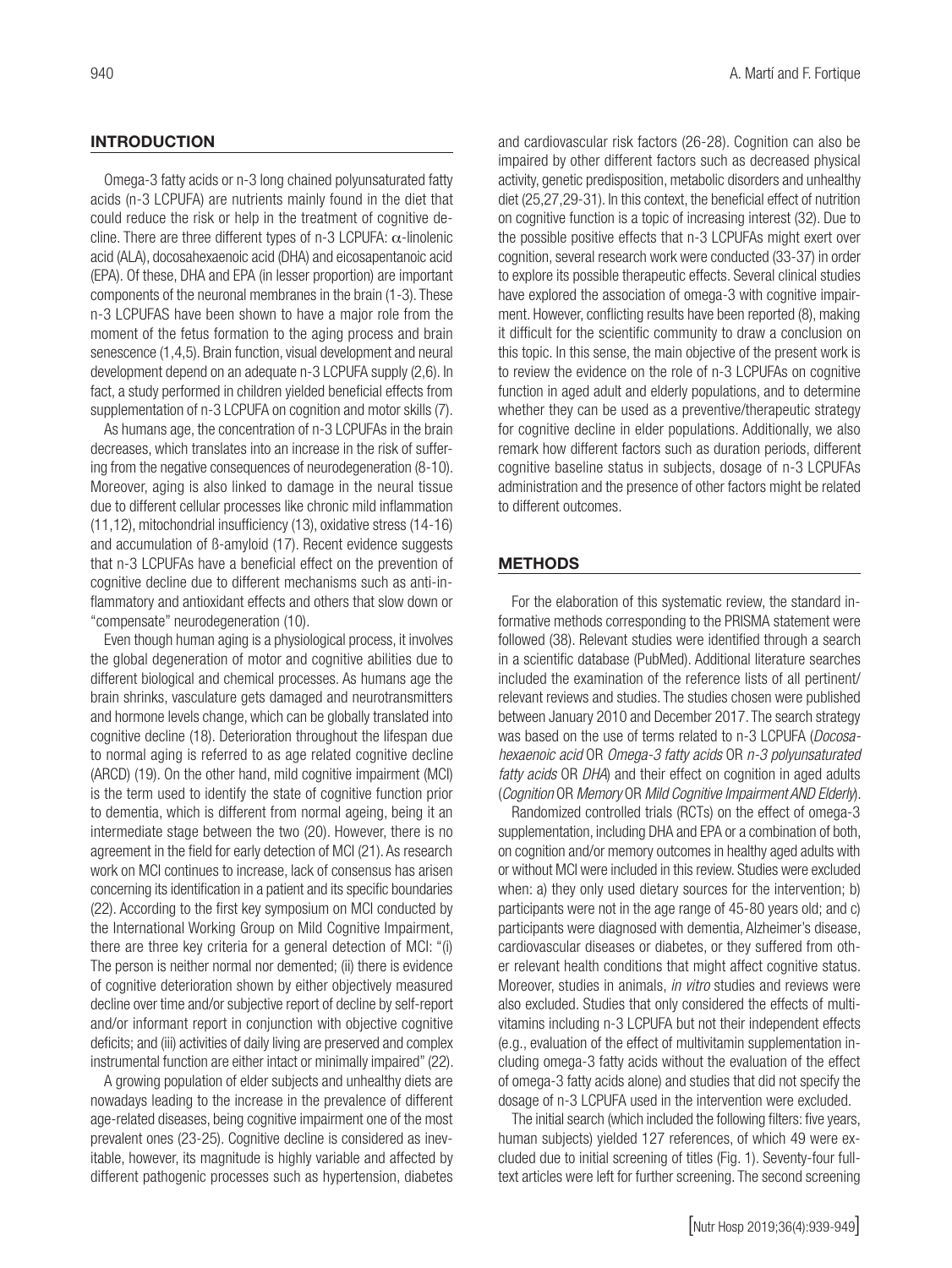

#### Figure 1.

Flow diagram of the selection of articles related to the effect of omega-3 supplementation on cognitive decline for this systematic review.

consisted in the reading of the Abstracts; 22 articles were excluded because participants were diagnosed with health conditions that could affect their cognition such as dementia, cardiovascular diseases, diabetes, recent strokes or head injuries, Alzheimer's disease, etc., and 21 others due to age ranges different from 45-80 years old. Forty full-text articles were then assessed for eligibility; 24 were excluded because they were not RCTs (cohorts, open label extension studies, etc.), and two were also excluded for other reasons (sub-study and not including number of participants). During the full-text review, nine additional articles were included from the reference list of the studies being reviewed. Finally, 14 interventional studies were included in this synthesis of the current systematic review.

#### RESULTS

The main characteristics of the 14 RCTs included in this work are summarized in table I. Six studies were conducted in cognitively healthy adults, four in participants with subjective cognitive impairment/complaints, three in participants with MCI and one with participants with cognitive impairment no dementia (CIND) or Alzheimer's disease (AD). This last study was included because it analyzed the effects in both the CIND and the AD participants and because participants with AD are 19 out of 57 participants. The interventions ranged from a time period of one month to 12 months with an average of 5.7 months. Four different types of intervention relating the dosage and type of n-3 LCPUFA used were identified. In relation to the type of omega-3 administration, the majority of the interventions consisted of a combined administration of DHA + EPA. Nine studies administered DHA+EPA in a dose range of 252 to 1,500 mg of DHA and 60 to 1,500 mg of EPA. Three studies administered DHA only, in which 252 mg DHA was the minimum dosage and 2,000 mg DHA was the maximum. One study had two fish oil intervention groups, one group had krill oil and the other one sardine oil. Lastly, there was one study that consisted in the administration of 300 mg DHA  $+$  100 mg EPA  $+$  120 mg arachidonic acid (ARA). All studies were conducted in subjects over 45 years of age. Furthermore, ten studies included less than 90 participants. Most of the RCTs were conducted in men and women except two that included men only subjects. Studies were conducted in different countries, such as the European Union, the United States, Japan and China.

Moreover, most of the studies did not mention their statistical power. Nonetheless, ten out of 14 achieved significant results in relation to the positive effect that n-3 LCPUFAs exert on cognition.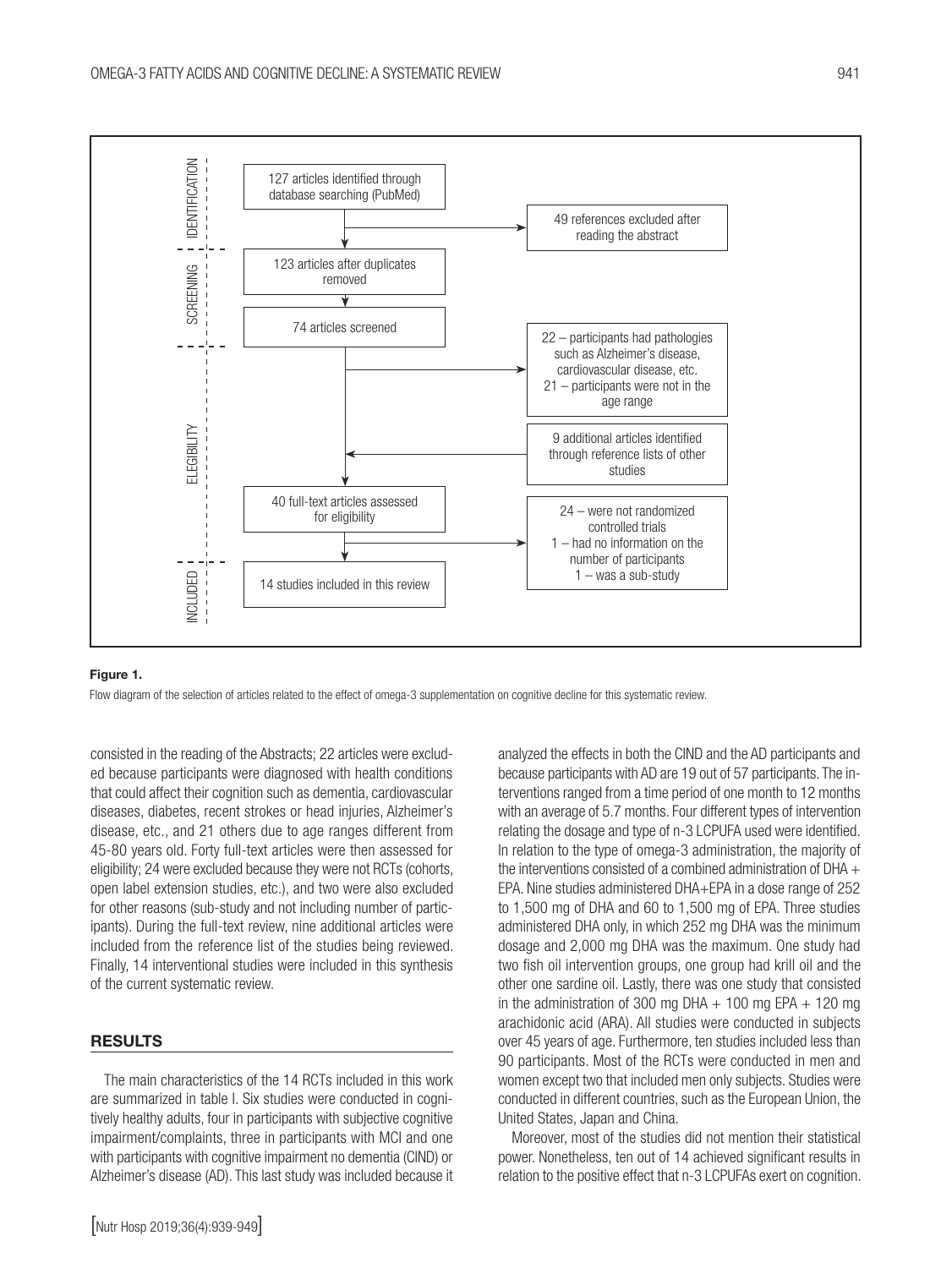Table I. Main characteristics of the articles included in this review evaluating the effect of omega-3 supplementation<br>on cognitive decline in elderly populations Table I. Main characteristics of the articles included in this review evaluating the effect of omega-3 supplementation on cognitive decline in elderly populations

| Reference and location                                 | Objective                                                                                                                                                                                                                                                                                                                                                                | Sample<br><b>Size</b> | Dose used                                                                         | Intervention<br>duration | Primary outcome                                                                                                                                                                                                                                  |
|--------------------------------------------------------|--------------------------------------------------------------------------------------------------------------------------------------------------------------------------------------------------------------------------------------------------------------------------------------------------------------------------------------------------------------------------|-----------------------|-----------------------------------------------------------------------------------|--------------------------|--------------------------------------------------------------------------------------------------------------------------------------------------------------------------------------------------------------------------------------------------|
|                                                        |                                                                                                                                                                                                                                                                                                                                                                          |                       | Healthy subjects                                                                  |                          |                                                                                                                                                                                                                                                  |
| Nilsson A et al. 2012 (42)<br>Sweden                   | with n-3 PUFA on cognitive performance in healthy<br>To evaluate the effects of dietary supplementation<br>individuals and to relate cognitive outcome to<br>cardio-metabolic risk parameters                                                                                                                                                                            | 75                    | 1,500 mg EPA + 1,050 mg<br>£                                                      | 2.5 months               | Better performance in the Working Memory Test<br>compared with placebo ( $p < 0.05$ )                                                                                                                                                            |
| Stough C et al. 2012 (43)<br>United Kingdom            | on cognitive function and visual acuity in a healthy<br>To study the effects of supplementation with DHA<br>aging population                                                                                                                                                                                                                                             | $\overline{7}$        | $252$ mg per day DHA $+60$<br>mg EPA                                              | 3 months                 | No significant effects of DHA supplementation on<br>cognitive function                                                                                                                                                                           |
| Witte A et al. 2013 (44)<br>Germany                    | ucture in older adults<br>To study the effects of long-chain omega-3 fatty<br>acids in brain function and str                                                                                                                                                                                                                                                            | 89                    | 1,320 mg EPA + 880 mg<br>DHA per day                                              | 6.5 months               | Significant increases in regional GM volume<br>Enhanced executive functions by 26%<br>compared with placebo                                                                                                                                      |
| Konagai C et al. 2013 (40)<br>Japan                    | To investigate the influence of ingestion of krill<br>oil on cognitive function in elderly subjects<br>by using near-infrared spectroscopy and<br>electroencephalography                                                                                                                                                                                                 | 45                    | mg DHA) or sardine oil (491<br>Krill oil (193 mg EPA + 92<br>mg EPA + 251 mg DHA) | 3 months                 | compared to the Medium Chain Triglycerides group<br>Significant greater changes in KO and SO group<br>10 (dorsolateral prefrontal cortex) in response<br>to performance of the Working Memory Test<br>in oxyhemoglobin concentrations in channel |
| Tokuda H et al. 2015 (45)<br>Japan                     | doses of LCPUFA<br>non-demented<br>ng with dietary<br>supplementation, correspondir<br>intake, on cognitive function in<br>To evaluate the effects of low<br>elderly participants                                                                                                                                                                                        | 115                   | 300 mg of DHA, 100 mg of<br>EPA, and 120 mg of ARA                                | 1 month                  | group (+13.6 msec) and the LCPUFA group (-1.8<br>Changes in electroencephalograph latency were<br>significantly positive in relation to the placebo<br>msec) after supplementation                                                               |
| Pase MP et al. 2015 (46)<br>Australia                  | or combined supplementation on a set of cognitive<br>To determine the effects of fish oil, multrinutrient<br>cognitive processing speed, short-term memory,<br>composite scores, including reaction time,<br>adults<br>and visual memory in healthy                                                                                                                      | 160                   | 480 mg EPA + 480 mg DHA                                                           | 4 months                 | No effect of treatment on any of the primary<br>cognitive endpoints                                                                                                                                                                              |
|                                                        |                                                                                                                                                                                                                                                                                                                                                                          |                       | Subjects with subjective cognitive impairment/complaints                          |                          |                                                                                                                                                                                                                                                  |
| Yurko-Mauro K et al. 2010 (47)<br><b>United States</b> | To determine effects of DHA administration on<br>in healthy older<br>adults with cognitive decline (ARCD)<br>improving cognitive functions                                                                                                                                                                                                                               | 485                   | 900 mg DHA                                                                        | 6 months                 | versus placebo at 24 weeks (difference score, -1.63<br>$\pm$ 0.76, p = 0.03). Improved immediate and delayed<br>Significantly fewer PAL 6 pattern errors with DHA<br>verbal recognition memory scores ( $p < 0.02$ )                             |
|                                                        | AD: Alzheimer's disease; AROD: age related cognitive decline; BOLD: cortical blood oxygen level-dependent activity; CNUD: cognitive impairment no dementia; DHA: docosahexaenoic acid; EPA: elcosapentanoic acid; FA: fatty ac<br>FO: fish oils; GM: grey matter; KO: krill oil; MCI: mild cognitive impairment; PAL: CANTAB paired associate learning; SO: sardine oil. |                       |                                                                                   |                          |                                                                                                                                                                                                                                                  |

(Continuation in the next page) *(Continuation in the next page)*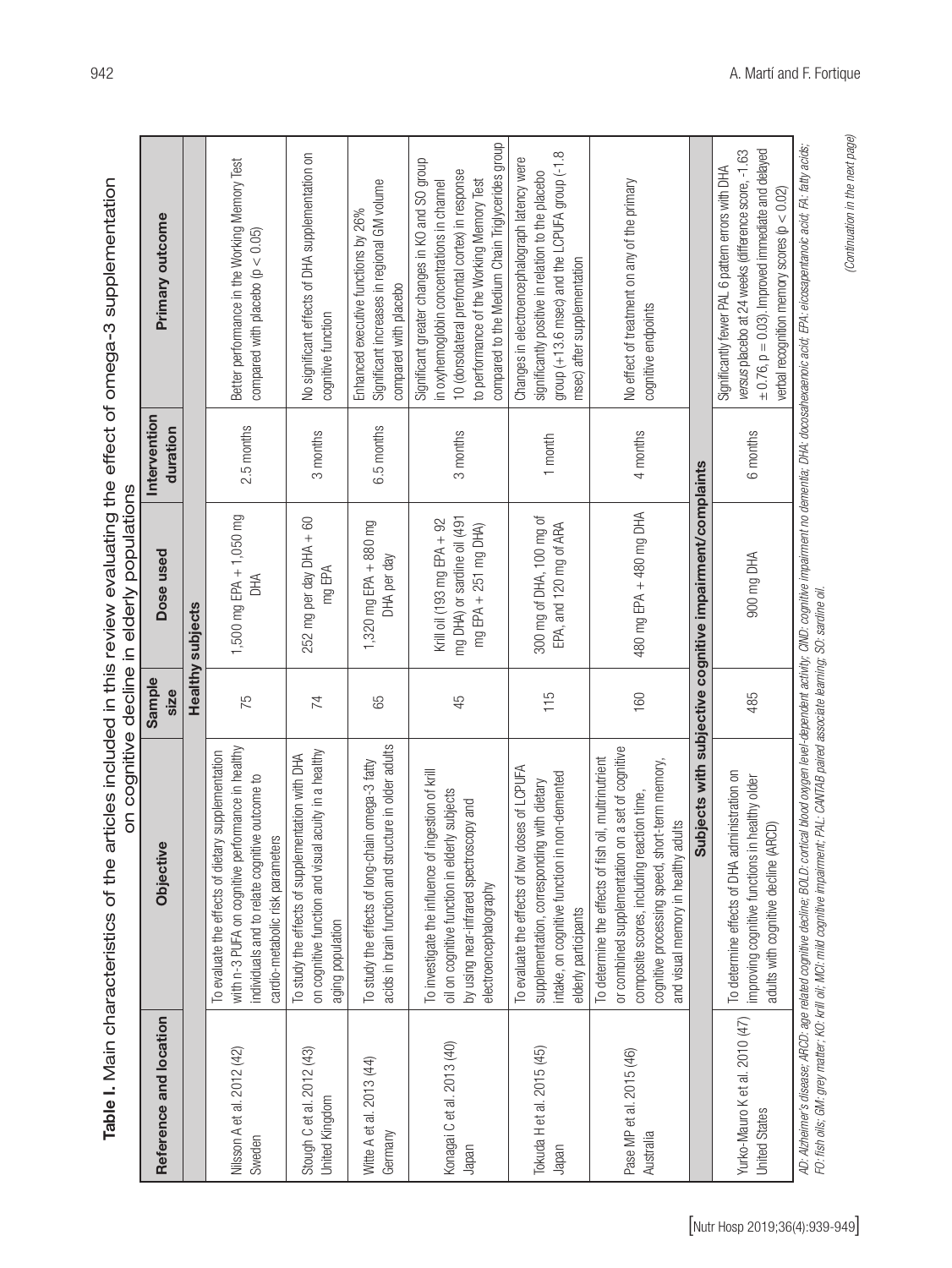|                                                       | Table I (Cont.). Main characteristics of the articles included in this review evaluating the effect of omega-3 supplementation                                                                                                                               |                | on cognitive decline in elderly populations              |                          |                                                                                                                                                                                                              |
|-------------------------------------------------------|--------------------------------------------------------------------------------------------------------------------------------------------------------------------------------------------------------------------------------------------------------------|----------------|----------------------------------------------------------|--------------------------|--------------------------------------------------------------------------------------------------------------------------------------------------------------------------------------------------------------|
| Reference and location                                | Objective                                                                                                                                                                                                                                                    | Sample<br>size | Dose used                                                | Intervention<br>duration | Primary outcome                                                                                                                                                                                              |
|                                                       |                                                                                                                                                                                                                                                              |                | Subjects with subjective cognitive impairment/complaints |                          |                                                                                                                                                                                                              |
| Jackson P et al. 2016 (48)<br>United Kingdom          | cognitive function in healthy older adults aged 50-<br>hemodynamics and<br>To assess the effect of the supplementation with<br>70 years with subjective memory complaints<br>or DHA-rich FO<br>alone supplement on cerebral<br>a multinutrient containing FO | 84             | 896 mg DHA + 128 mg EPA                                  | 6 months                 | No effect of treatment on either cerebral<br>or cognitive function<br>hemodynamics                                                                                                                           |
| Boespflug EL et al. 2016 (49)<br><b>United States</b> | ng-chain omega-3<br>activity during a working memory task in older<br>cortical blood oxygen level-dependent (BOLD)<br>FA found in FO, including EPA and DHA, on<br>adults with subjective memory impairment<br>To determine the effects of lor               | $\overline{2}$ | 1,600 mg EPA + 800 mg<br><b>AHQ</b>                      | 6 months                 | and BOLD signal in the posterior cingulate cortex<br>Improvement in working memory performance<br>during greater working memory load                                                                         |
| McNamara RK et al. 2017 (50)<br><b>United States</b>  | To evaluate the effect on cognitive response of FO,<br>blueberry and combined supplementation in older<br>adults with subjective cognitive impairment                                                                                                        | 76             | 1,600 mg EPA + 800 mg<br>子<br>古                          | 6 months                 | Reduced cognitive symptoms in everyday activities<br>in the FO group as measured by the dysexecutive<br>test. No effect for motor speed, working memory,<br>learning and retention, and lexical access       |
|                                                       |                                                                                                                                                                                                                                                              |                | Subjects with MCI                                        |                          |                                                                                                                                                                                                              |
| ee LK et al. 2013 (41)<br>Malaysia                    | supplementation on<br>cognitive function in elderly people with MCI<br>To study the effects of fish oil                                                                                                                                                      | 36             | 1,300 mg DHA and 0.45<br>mg EPA                          | 12 months                | The fish oil group showed significant improvement<br>in short-term and working memory ( $F = 9.890$ ; p<br>$<$ 0.0001), immediate verbal memory (p $<$ 0.05)<br>and delayed recall capability ( $p < 0.05$ ) |
| Phillips MA et al. 2015 (52)<br><b>Jnited Kingdom</b> | To explore whether omega-3 PUFA supplements<br>providing DHA and EPA benefit cognition and<br>CIND<br>mood in individuals with early<br>and probable AD                                                                                                      | 76             | 600 mg EPA and 625 mg<br>ЭHО                             | 4 months                 | No effect of omega-3 fatty acid supplementation<br>on cognition                                                                                                                                              |

AD: Alzheimer's disease; ARCD: age related cognitive decline; BOLD: cortical body of dependent activity; CND: cognitive impatrment no dementa; DHA: docosahexaenoic acid; EPA: eicosapentanoic acid; EA: fatty acids;<br>FO: fish AD: Alzheimer's disease; ARCD: age related cognitive decline; BOLD: cortical blood oxygen level-dependent activity; CND: cognitive imparment no dementa; DHA: docosahexaenoic acid; EPA: eicosapentanoic acid; FA: tatty acids *FO: fish oils; GM: grey matter; KO: krill oil; MCI: mild cognitive impairment; PAL: CANTAB paired associate learning; SO: sardine oil.*

OMEGA-3 FATTY ACIDS AND COGNITIVE DECLINE: A SYSTEMATIC REVIEW

(Continuation in the next page) *(Continuation in the next page)*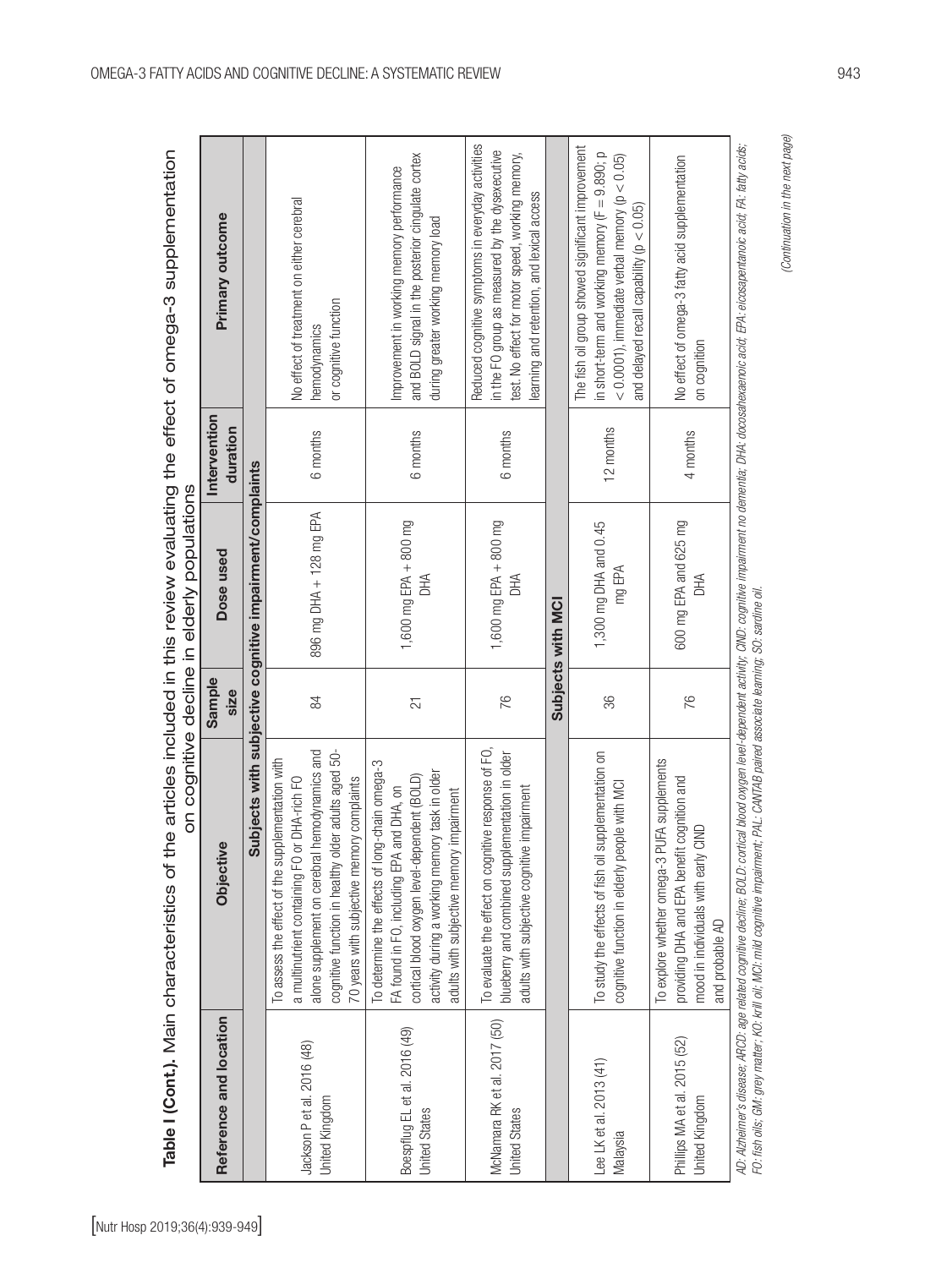Table I (Cont.). Main characteristics of the articles included in this review evaluating the effect of omega-3 supplementation Table I (Cont.). Main characteristics of the articles included in this review evaluating the effect of omega-3 supplementation on cognitive decline in elderly populations on cognitive decline in elderly populations

| Reference and location             | <b>Objective</b>                                                                                                                                                                                                               | Sample<br>size | Dose used                    | Intervention<br>duration | Primary outcome                                                                                                                                                                                                                                                                                                                                                                                                                                    |
|------------------------------------|--------------------------------------------------------------------------------------------------------------------------------------------------------------------------------------------------------------------------------|----------------|------------------------------|--------------------------|----------------------------------------------------------------------------------------------------------------------------------------------------------------------------------------------------------------------------------------------------------------------------------------------------------------------------------------------------------------------------------------------------------------------------------------------------|
|                                    |                                                                                                                                                                                                                                |                | Subjects with MCI            |                          |                                                                                                                                                                                                                                                                                                                                                                                                                                                    |
| Zhang Y et al. $2017(51)$<br>China | on cognitive function and hippocampal atrophy in<br>To determine the effect of DHA supplementation<br>elderly subjects with MCI                                                                                                | 240            | 2,000 mg DHA                 | 12 months                | ( $p = 0.000$ ), and Digit Span ( $p = 0.000$ ) between<br>hippocampus volume in DHA group increased by<br>group. Global cerebral volume showed a greater<br>4%, while decreased by 0.19% in the placebo<br>Intelligence Quotient (p = 0.039), Information<br>DHA-treated versus the placebo group. Total<br>increase in the intervention group $(+0.29\%)$<br>Significant enhancement in the Full-Scale<br>compared to the control group (+0.12%) |
| Bo Y et al. 2017 (39)<br>China     | supplementation on cognitive function in the<br>To investigate the effect of n-3 PUFA<br>Chinese elderly with MCI                                                                                                              | 86             | 480 mg DHA and 720 mg<br>EPA | 6 months                 | scores, perceptual speed, space imagery efficiency<br>Improved total Basic Cognitive Aptitude Test<br>and working memory                                                                                                                                                                                                                                                                                                                           |
|                                    | AD: Abheimer's disease; ARCD: age related cognitive decline; BOLD: cortical blood oxygen level-dependent activity; CNU): cognitive impairment no dementa; DHA: docosahexaenoic acid; EPA: eicosapentanoic acid; FA: fatty acid |                |                              |                          |                                                                                                                                                                                                                                                                                                                                                                                                                                                    |

FO; fish olis; GM; grey matter; KO; krill oli; MCI; mild cognitive impairment; PAL: CANTAB paired associate learning; SO; sardine oli. *FO: fish oils; GM: grey matter; KO: krill oil; MCI: mild cognitive impairment; PAL: CANTAB paired associate learning; SO: sardine oil.* However, four studies lacked significant positive results. From the studies with positive outcomes, improvements in perceptual speed, space imagery, working memory, episodic memory, learning function, immediate visual memory, short term memory, delayed recall capability, executive functions and cognitive processing speed were observed. Furthermore, working memory was the domain of cognition most commonly enhanced between the studies (39-42).

#### **DISCUSSION**

This review identified 14 RCTs studying the effect that omega-3 supplementation exerts over cognition in aged adult and elder populations.

Ten out of fourteen studies showed a positive association between omega-3 supplementation and cognitive decline. Different study factors may account for differences in results between studies such as study duration, number of participants as well as their cognitive baseline status, dosage and type of n-3 LCPUFA used, diet of the participants, APOE-4 genotype, etc.

Exclusion criteria were similar in all studies, thus the subjects studied could be comparable among them. They excluded participants with history or current neuropsychological disease, psychiatric disease, mental illness and previous intake of FOS. Other exclusion factors that were taken into acquaintance in almost all studies were: depression, diabetes, cardiovascular disease, kidney failure, alcohol or drug abuse, intake of multivitamins previous to the study and use of medications that could affect the outcome of the intervention such as angiotensin-converting-enzyme inhibitor. Another factor that added reliability to these studies was that eleven out of 14 studies reported no significant between group differences and the other three reported studying the differences and adjusting them with statistical analyses such as Student's t, Chi-square test and paired t test.

An important factor that might have affected the results is the cognitive baseline status of the participants. Some of the previous studies that have yielded positive results on n-3 LCP-UFA supplementation have mentioned that the positive effects could only be observed in subjects with MCI but not in healthy subjects or those with AD (53). However, this review showed no difference in results based on the main three different baseline statuses: healthy, subjective cognitive impairment/complaints and MCI. It is also important to mention that most of the studies used different tools to measure baseline cognitive status in participants, being the Mini Mental State Examination (MMSE) the most used one. This methodologic difference in assessing cognitive status could influence the effect that n-3 LCPUFAs exert over cognition.

Moreover, they used different tools to assess cognitive improvement in the participants. This may also account for different results since some tools may be more or less accurate as well as having different sensitivities for diverse aspects of cognition. Furthermore, it was mentioned in three studies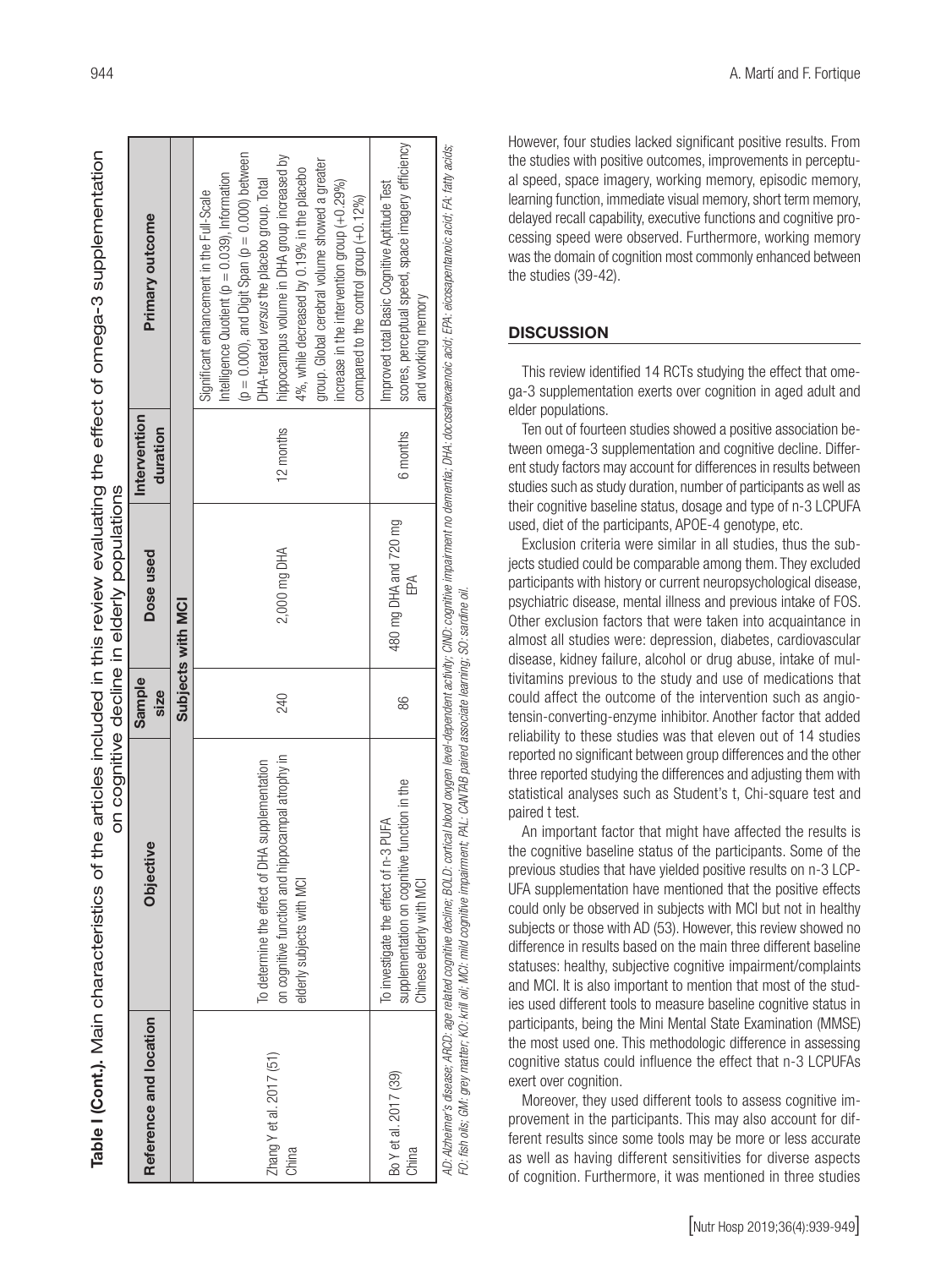(39,41,46) that a possible factor that might have affected results was proficiency in the tests administered to measure cognitive improvements such as the Basic Cognitive Aptitude Tests (BCAT) and the Swinburne University Computerized Cognitive Assessment Battery. Since tests were administered more than once, participants in both groups could have had the practice effect, showing improvement in cognition without necessarily being it so (39).

A rather novel way to measure cognitive improvement is the near infrared spectroscopy (NIRS), which is a non-invasive neuroimaging technique that measures relative changes in oxyhemoglobin concentration in the superficial cortex in response to a localized neural activity. Both Jackson (2016) (48) and Konagai (2013) (40) used the NIRS to measure cognitive function in their studies. However, they obtained conflicting results which might be attributed to the fact that they used different tasks to activate neural activity.

Moreover, the study lead by Yurko-Mauro (2010) (54) consisting in a supplementation of 900 mg of DHA in healthy participants with ARCD was the first to clinically confirm that DHA significantly improves learning functions and episodic memory. Other studies (39,42,44,49) that consisted in a DHA+EPA intervention corroborate the positive results of n-3 LCPUFA supplementation on cognition, which increases the amount of evidence that omega-3 supplements might be used as a nutritional neuroprotective agent. The mechanisms related to the positive effects of omega-3 on cognition are the following (Fig. 2):

- 1. Enhancement of the brain-derived neurotrophic factor (BDNF) levels (55).
- 2. Reduction of ARA and its metabolites availability in brain compartments, which contributes to glial and neuronal hyperactivation (55,56).
- 3. Increase of the antioxidant defenses: reduction of *in vivo* oxidant stress by either direct or indirect pathways (55,57).
- 4. Increase of phosphatidylserine (PS) concentration in the brain: faster translocation and phosphorylation of protein kinase B (Akt), which increases neuronal survival (58).
- 5. Synthesis of neuroprotectin D1 (NPD1): a metabolite of DHA which appears to have multiple neuroprotective functions such as up-regulation of anti-apoptotic and down-regulation of pro-apoptotic mediators that modulate cell death (59).
- 6. Promotion of neurogenesis (60) and improvement in the fluidity in synaptic membranes (61).
- 7. Increase of a glucose transporter which improves brain glucose transport (15).
- 8. Improvement of G-protein coupling involved in signal transduction pathways whose deficiency is associated with cognitive deficits (62).

However, not all studies yielded positive results. There are a number of factors involved in the design and methodology of the studies that could have potentially cofounded the results. One important confounder is the polymorphisms in APOE (63). It has been found that APOE-ε4 genotype influences the way n-3 LCPUFA are metabolized (64,65), specifically in the manner DHA is incorporated into the plasma lipids (66,67). However, the exact effect that APOE-ε4 has over cognition is not clear yet,

even though large epidemiological studies (68-70) testing the influence DHA supplementation has over cognition reported that the benefits linked to DHA were restricted to subjects that were non-carriers of the APOE-ε4 allele. Although this genotype has been demonstrated to be important in this topic, it was only taken into acquaintance in the study conducted by McNamara et al. (2017) (50) in which it was found that APOE-ε4 genotype did not affect the n-3 LCPUFA metabolism.

Furthermore, diet is another relevant factor which might have affected results. The diet of participants previous to the study is an important confounder since n-3 LCPUFA are more present in some diets than others, which might affect the cognitive status of the subjects. It should also be considered that there is evidence that the effects of n-3 LCPUFAs on cognitive function have a beneficial effect on short term memory only on people deficient in n-3 LCPUFAs (71). Tokuda et al. (2015) (45) mentioned that one limitation of his study was the fact that Japanese population has a high intake of n-3 LCPUFA for which participants of this study might not be comparable with participants of European or American studies. Moreover, McNamara et al. (2017) (50) as well as Boespflug et al. (2016) (49) applied 3-day diet records during the week before enrollement to characterize the background diet of participants. They also applied the same three-day diet records during week 12 and week 24 (final week). Additionally, an omega-3 dietary intake questionnaire (72) was also administered before starting the intervention to identify the habitual intake of omega-3 in their diet. Other studies mentioned the use of Food Frequency Questionaires (FFQs). Yurko-Mauro et al. (2010) (47) made use of the FFQ to minimize the potential confounding effect of a diet high in DHA before the study entry. Participants that had a high intake of 200 mg of DHA per day were excluded.

As well as the diet previous to the study, the diet followed during the intervention period in the study is of major importance (40,50). Konagai et al. (2013) (40) also used the FFQ but with the purpose of measuring the nutrient intake of participants during the study. Their results showed no significant differences between the ingestion of any of the nutrients measured by the FFQ which helped attribute the results of the study on the omega-3 supplementation only. Furthermore, we found that only two studies out of fourteen restricted the n-3 LCPUFA intake so that the changes in cognition could only be attributed to the n-3 LCPUFA oil supplementation and not to the n-3 LCPUFAs consumed from the diet which makes their results more reliable.

Intervention duration is a very important factor to take into acquaintance. Shorter intervention periods might not give enough time to the omega-3 to show significant results on cognition (52). However, interventions of one month (45) and of two months and a half (42) showed significant results. Interestingly, both of these studies had a statistical power  $\geq$  80%. The RCTs that yielded no results from the intervention all had durations of over two months and a half, which makes the factor duration a less likely confounder factor in the results.

It was also observed that three out of four RCTs with no positive outcome in the intervention had an overall younger age range ( $\approx 63$  years old) of the participants compared to the studies with positive outcomes.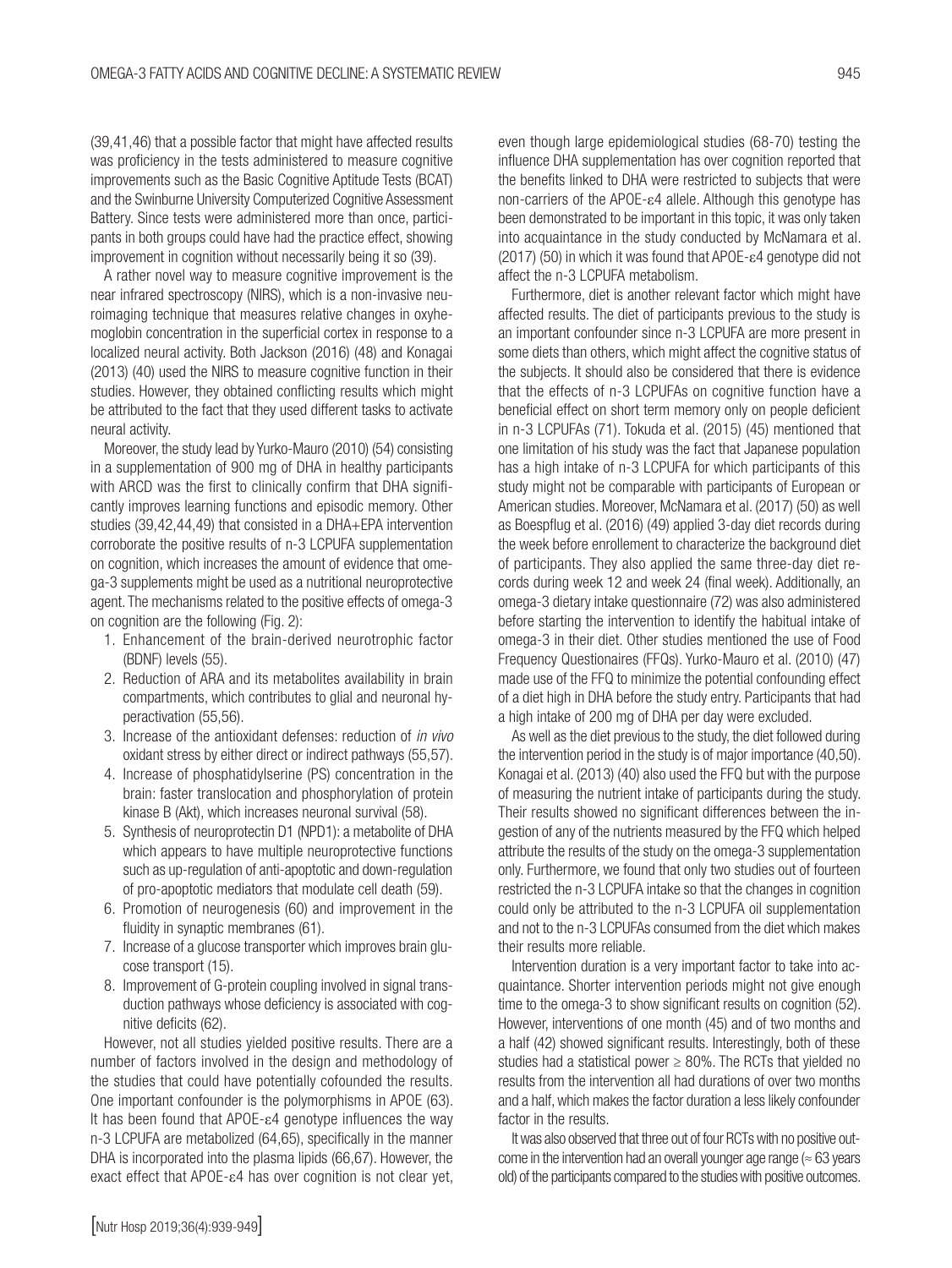

#### Figure 2.

Possible mechanisms related to omega-3 consumption on cognition.

It could be inferred that older participants benefit more from this kind of intervention although different studies support the idea that early intervention for prevention of worsening of cognitive decline is more effective than an intervention in older participants that already have an evident cognitive decline (73).

Moreover, an interesting study was the one carried out by Nilsson et al. (2012) (42) in which participants acted as their own control since it was a cross-over study. It revealed that a five-week intervention consisting in daily intake of omega-3 from fish oil improved cognitive function in a healthy population. Since the control and intervention group were the same, it annulled

the possibility that between group differences might have been a confounder in the results.

N-3 LCPUFAs effect over cognition have also been assessed in combination with other nutrients relevant to brain function to check for synergic effects that could benefit cognition (48). Two of the reviewed studies tested the effects of a combined supplementation of n-3 LCPUFAs and a multinutrient (46,48), nevertheless, none obtained significant results of the combined omega-3 and multinutrient intervention. Some of the nutrients being used were: ginkgo biloba, vitamin B6, vitamin B12, phosphatidylserine and anthocyanins. Additionally, there was also another study that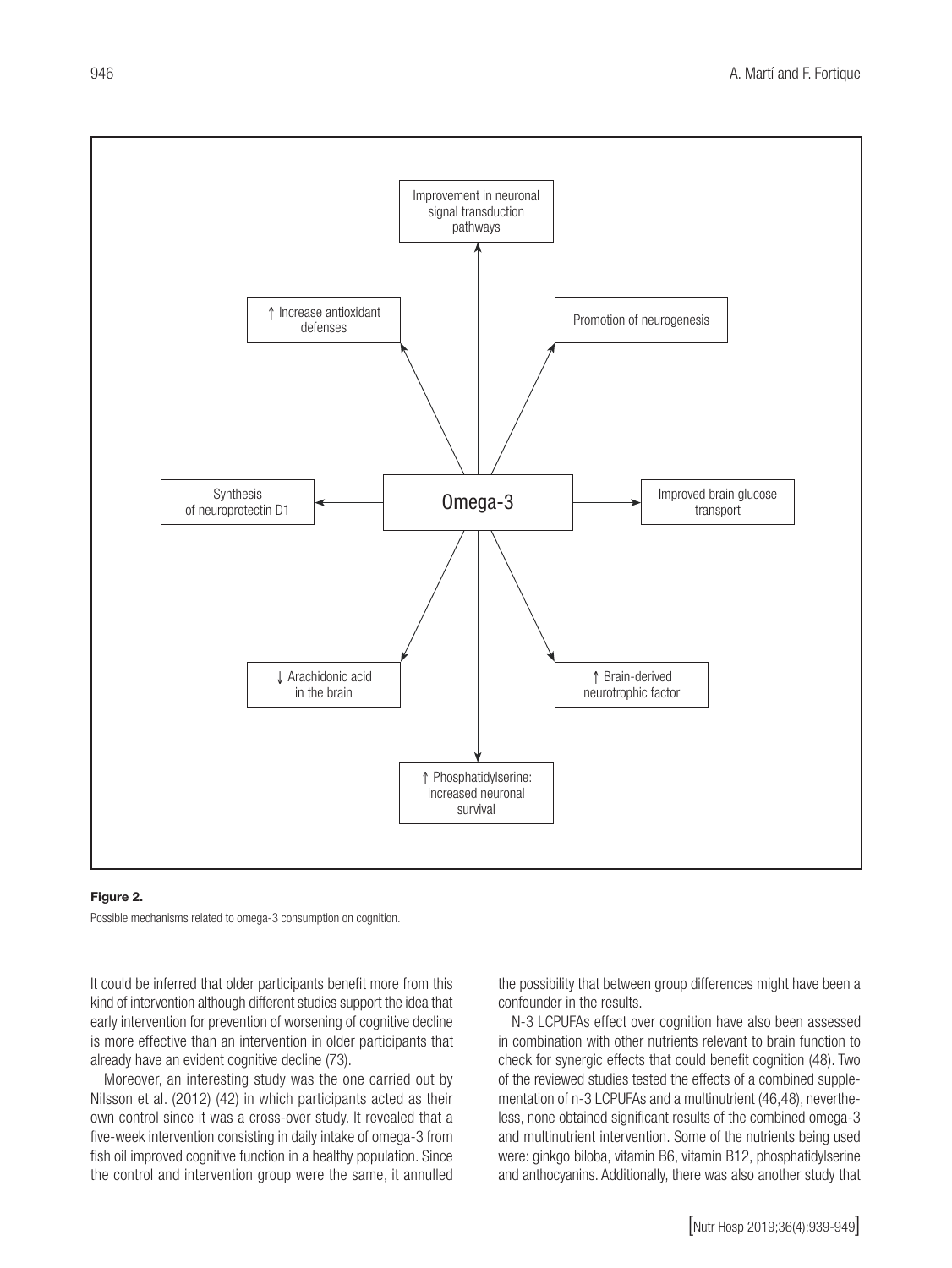investigated the effect of omega-3 alone, in combination of blueberry (BB) powder and of BB powder alone (50). Shukitt-Hale et al. (2015) studied BBs and their relation to neurocognitive function in aging which yielded positive effects (74). However, the study from this review obtained positive results in cognition both from the BB intervention and the one from omega-3 but not from the combined intervention. The reason for which the combined intervention lacked effect is unknown, however, McNamara et al. (2017) stated that one consideration could be that daily, long-term supplementation of omega-3 and BB powder may have sabotaged a beneficial outcome (50).

Moreover, fatty acids (FA) were measured in blood to evaluate the changes in n-3 LCPUFAs concentration in blood. Previous scientific studies have reported a positive relationships between high concentrations of circulating omega-3 FA in blood and cognitive decline (75). Nevertheless, these findings, specifically those referring to verbal fluency, appear to be inconsistent (75,76). This might be explained by the different methods used to measure FA in blood given that they reflect different results (77). Red blood cell (RBC) membranes reflect FA intake over the last 120 days, whereas plasma and serum concentrations of FA reflect the intake of a few prior days (78). Also, it is still uncertain whether FA concentration in blood reflects the concentration of FA in tissues of the central nervous system (51). Most of the studies reviewed measured FA concentration in blood in plasma and only four measured it in RBC membranes. These findings might explain why some studies yielded negative results regardless of the increase in FA concentration in plasma since the increase could only be reflecting the few previous days and not a constant long period.

This systematic review has several limitations such as: a) most of the reviewed RCTs had small sample sizes; b) not all RCTs had the same dosage of omega-3 or duration of intervention; c) baseline cognitive status and assessment of cognitive decline was measured differently among studies; and d) almost none of the studies performed the APOE genotyping.

Regarding previous reviews, meta-analysis and community studies (1,54,71,77,79-83) results have been contradictory. For instance, Burckhardt et al. (2016) (81) found no benefit from n-3 LCPUFA supplementation on cognition; however, this review focused on studies conducted in participants with higher degree of dementia and AD. Additionally, Mazereeuw et al. (2012) (53) suggested a positive effect of n-3 LCPUFAs on the cognitive domains of attention and processing speed on a number of subjects with MCI but not on those with AD. In accordance with the previously mentioned, the results from the only study in this review that included participants with AD were also negative, indicating no effect of n-3 LCPUFA supplementation on cognition. However, most of the conducted reviews on this topic yielded similar results: a possible beneficial effect of n-3 LCPUFA supplementation on cognitive decline (54,83). Nonetheless, just as the studies included in this review, all of them agree on the fact that more RCTs with longer duration and bigger sample size should be conducted for further understanding of the effect of n-3 LCPUFAs on cognition in order to determine an effective and safe therapeutic dosage for cognitive decline.

#### **CONCLUSION**

This systematic review concludes that omega-3 supplementation might have a positive effect on cognition. Thus, n-3 LCPUFAs could be used as a preventive tool for cognitive decline in aged or elder adults or as a therapeutic measure in subjects with cognitive decline. Further studies containing detailed information in regard to duration of the trial, dosage of n-3 LCPUFAs in the supplementation, presence of APOE-ε4 carriers, baseline conditions of the participants, etc., are needed for more accurate information upon the effect of n-3 LCPUFAs supplementation in cognition in elder populations.

#### **REFERENCES**

- 1. Luchtman DW, Song C. Neuropharmacology cognitive enhancement by omega-3 fatty acids from childhood to old age: findings from animal and clinical studies. Neuropharmacology 2013;64:550-65.
- 2. Zárate R, El Jaber-Vazdekis N, Tejera N, Pérez JA, Rodríguez C. Significance of long chain polyunsaturated fatty acids in human health. Clin Transl Med 2017;6(1):25.
- 3. Bourre JM. Effects of nutrients (in food) on the structure and function of the nervous system: update on dietary requirements for brain. Part 1: micronutrients. J Nutr Heal Aging 2006;5:377-85.
- 4. Janssen CIF, Kiliaan AJ. Long-chain polyunsaturated fatty acids (LCPUFA) from genesis to senescence: the influence of LCPUFA on neural development, aging, and neurodegeneration. Prog Lipid Res 2014;53(1):1-17.
- 5. Calder PC. Docosahexaenoic acid. Ann Nutr Metab 2016;69(1):8-21.
- 6. Belkind-Gerson J, Carreón-Rodríguez A, Contreras-Ochoa C, Estrada-Mondaca S, Parra-Cabrera M. Fatty acids and neurodevelopment. J Pediatr Gastroenterol Nutr 2008;47(Suppl 1):S7-9.
- 7. Van Goor SA, Janneke Dijck-Brouwer DA, Doornbos B, Erwich JJHM, Schaafsma A, Muskiet FAJ, et al. Supplementation of DHA but not DHA with arachidonic acid during pregnancy and lactation influences general movement quality in 12-week-old term infants. Br J Nutr 2010;103(2):235-42.
- 8. Stonehouse W. Does consumption of LC omega-3 PUFA enhance cognitive performance in healthy school-aged children and throughout adulthood? Evidence from clinical trials. Nutrients 2014;2730-58.
- 9. Yehuda S, Rabinovitz S, Carasso RL, Mostofsky D. The role of polyunsaturated fatty acids in restoring the aging neuronal membrane. Neurobiol Aging 2002;23(5):843-53.
- 10. 1Soderberg M, Edlund C, Kristensson K, Dallner G. Fatty acid composition of brain phospholipids in aging and in Alzheimer's disease. Lipids 1991;26(6):421-5.
- 11. Bazan NG. Omega-3 fatty acids, pro-inflammatory signaling and neuroprotection. Curr Opin Clin Nutr Metab Care 2007;10(2):136-41.
- 12. Sarkar D, Fisher PB. Molecular mechanisms of aging-associated inflammation. Cancer Lett 2006;236(1):13-23.
- 13. Kidd PM. Neurodegeneration from mitochondrial insufficiency: nutrients, stem cells, growth factors, and prospects for brain rebuilding using integrative management. Altern Med Rev 2005;10:268-93.
- 14. Wu A, Ying Z, Gómez-Pinilla F. Dietary omega-3 fatty acids normalize BDNF levels, reduce oxidative damage, and counteract learning disability after traumatic brain injury in rats. J Neurotrauma 2004;21(10):1457-67.
- 15. Pifferi F, Jouin M, Alessandri JM, Haedke U, Roux F, Perrière N, et al. n-3 fatty acids modulate brain glucose transport in endothelial cells of the blood-brain barrier. Prostaglandins Leukot Essent Fatty Acids 2007;77:279-86.
- 16. Halliwell B. Reactive oxygen species and the central nervous system. J Neurochem 1992;59(5):1609-23.
- 17. Rowe CC, Ng S, Ackermann U, Gong SJ, Pike K, Savage G, et al. Imaging β-amyloid burden in aging and dementia. Neurology 2007;68(20):1718-25.
- 18. Peters R. Ageing and the brain. Postgrad Med J 2006;82(964):84-8.
- 19. American Psychiatric Association Committee on Nomenclature and Statistics. Diagnostic and Statistical Manual of Mental Disorders. Washington DC; 1994. Available from: https://jamanetwork.com/journals/jama/article-Abstract/379036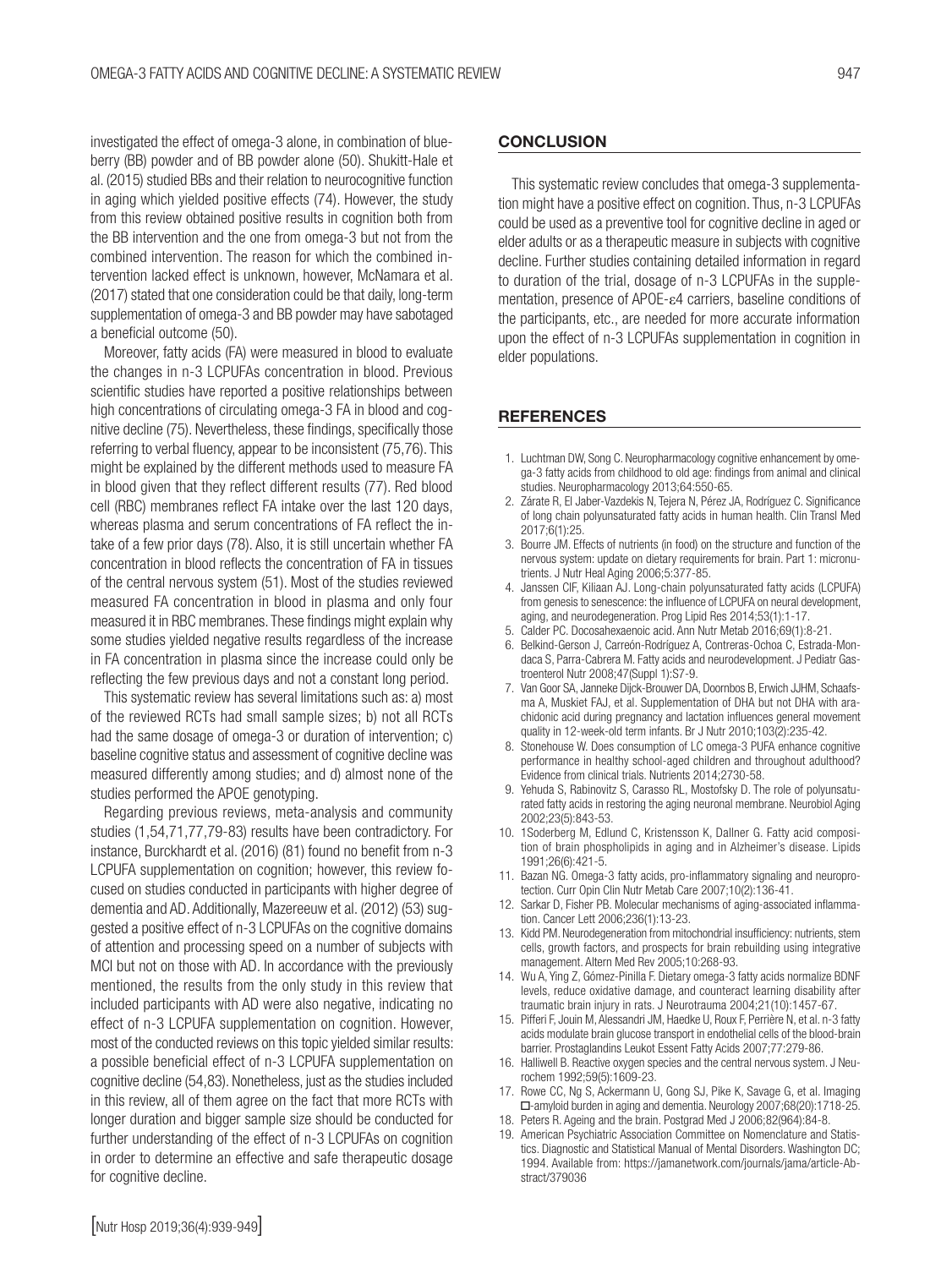- 20. Petersen RC, Caracciolo B, Brayne C, Gauthier S, Jelic V, Fratiglioni L. Mild cognitive impairment: a concept in evolution. J Intern Med 2014;275(3):214-28.
- 21. Petersen RC. Mild cognitive impairment as a diagnostic entity. J Intern Med 2004;183-94.
- 22. Winblad B, Palmer K, Kivipelto M, Jelic V, Fratiglioni L. Mild cognitive impairment - Beyond controversies, towards a consensus: report of the International Working Group on Mild Cognitive Impairment. J Intern Med 2004;256(3):240-6.
- 23. Cire B. World's older population grows dramatically. NIH National Institutes of Health; 2016. Available from: https://www.nia.nih.gov/news/worlds-older-population-grows-dramatically
- 24. Wan H, Goodkind D, Kowal P. An aging world: 2015 international population reports. 2016. Available from: https://www.census.gov/content/dam/Census/ library/publications/2016/demo/p95-16-1.pdf
- 25. Solfrizzi V, Moro BA, Universit FP, Moro BA, Universit AC, Moro BA, et al. The role of diet in cognitive decline. Neural Transm 2003;110(1):95-110.
- 26. Leritz EC, McGlinchey RE, Kellison I, Rudolph JL, Milberg WP. Cardiovascular disease risk factors and cognition in the elderly. Curr Cardiovasc Risk Rep 2012;5(5):407-12.
- 27. Myers JS. Factors associated with changing cognitive function in older adults: implications for nursing rehabilitation. Rehabil Nurs 2008;33(3):117-23.
- 28. Danthiir V, Burns NR, Nettelbeck T, Wilson C, Wittert G. The older people, omega-3, and cognitive health (EPOCH) trial design and methodology: a randomised, double-blind, controlled trial investigating the effect of long-chain omega-3 fatty acids on cognitive ageing and wellbeing in cognitively healthy older ad. Nutr J 2011;10(1):117.
- 29. Kirk-Sanchez NJ, McGough EL. Physical exercise and cognitive performance in the elderly: current perspectives. Clin Interv Aging 2014;9:51-62.
- 30. Feinkohl I, Price JF, Strachan MWJ, Frier BM. The impact of diabetes on cognitive decline: potential vascular, metabolic, and psychosocial risk factors. Alzheimers Res Ther 2015;7(1):46.
- 31. Assuncao N, Sudo FK, Drummond C, De Felice FG, Mattos P. Metabolic syndrome and cognitive decline in the elderly: a systematic review. PLoS One 2018;13(3):e0194990.
- 32. Galvin JE. Medical foods and dietary approaches in cognitive decline, mild cognitive impairment, and dementia. In: Diet and nutrition in dementia and cognitive decline. Elsevier Inc.; 2015. pp. 343-56. Available from: https:// www.sciencedirect.com/science/article/pii/B9780124078246000318
- 33. Chiu C, Su K, Cheng T, Liu H, Chang C, Dewey ME, et al. Progress in neuro-psychopharmacology & biological psychiatry. The effects of omega-3 fatty acids monotherapy in Alzheimer's disease and mild cognitive impairment: a preliminary randomized double-blind placebo-controlled study. Prog Neuropsychopharmacol Biol Psychiatry 2008;32:1538-44.
- 34. Freund-Levi Y, Eriksdotter-Jönhagen M, Cederholm T, Basun H, Faxén-Irving G, Garlind A, et al. Omega-3 fatty acid treatment in 174 patients with mild to moderate Alzheimer disease: OmegAD study: a randomized double-blind trial. Arch Neurol 2006;63:1402-8.
- 35. Hashimoto M, Kato S, Tanabe Y, Katakura M, Al Mamum A, Ohno M, et al. Beneficial effects of dietary docosahexaenoic acid intervention on cognitive function and mental health of the oldest elderly in Japanese care facilities and nursing homes. Geriatr Gerontol 2016;17(2):330-7.
- 36. Kotani S, Sakaguchi E, Warashina S, Matsukawa N, Yoshiyuki I, Kiso Y, et al. Dietary supplementation of arachidonic and docosahexaenoic acids improves cognitive dysfunction. Neurosci Res 2006;56(2):156-64.
- 37. Van de Rest O, Geleijnse JM, Kok FJ, Van Staveren WA, Dullemeijer C, OldeRikkert MGM, et al. Effect of fish oil on cognitive performance in older subjects. Neurology 2008;71(6):430-8.
- 38. Moher D, Liberati A, Tetzlaff J, Altman DG; PRISMA Group. Preferred reporting items for systematic reviews and meta-analyses: the PRISMA statement. Ann Intern Med 2009;151(4):264-9, W64.
- 39. Bo Y, Zhang X, Wang Y, You J, Cui H, Zhu Y, et al. The n-3 polyunsaturated fatty acids supplementation improved the cognitive function in the Chinese elderly with mild cognitive impairment: a double-blind randomized controlled trial. Nutrients 2017;9(1):1-11.
- 40. Konagai C, Yanagimoto K, Hayamizu K, Han L, Tsuji T, Koga Y. Effects of krill oil containing n-3 polyunsaturated fatty acids in phospholipid form on human brain function: a randomized controlled trial in healthy elderly volunteers. Clin Interv Aging 2013;8:1247-57.
- 41. Lee LK, Shahar S, Chin A-V, Yusoff NAM. Docosahexaenoic acid-concentrated fish oil supplementation in subjects with mild cognitive impairment (MCI): a 12-month randomised, double-blind, placebo-controlled trial. Psychopharmacology (Berl) 2013;225(3):605-12.
- 42. Nilsson A, Radeborg K, Salo I, Bjorck I. Effects of supplementation with n-3 polyunsaturated fatty acids on cognitive performance and cardiometabolic

risk markers in healthy 51 to 72 years old subjects: a randomized controlled cross-over study. Nutr J 2012;11:99.

- 43. Stough C, Downey L, Silber B, Lloyd J, Kure C, Wesnes K, et al. The effects of 90-day supplementation with the omega-3 essential fatty acid docosahexaenoic acid (DHA) on cognitive function and visual acuity in a healthy aging population. Neurobiol Aging 2012;33(4):2010-2.
- 44. Witte AV, Kerti L, Hermannstädter HM, Fiebach JB, Schreiber SJ, Schuchardt JP, et al. Long-chain omega-3 fatty acids improve brain function and structure in older adults. Cereb Cortex 2013;24(11):3059-68.
- 45. Tokuda H, Sueyasu T, Kontani M, Kawashima H, Shibata H, Koga Y. Low doses of long-chain polyunsaturated fatty acids affect cognitive function in elderly Japanese men: a randomized controlled trial. J Oleo Sci 2015;64(6):633-44.
- 46. Pase MP, Grima N, Cockerell R, Stough C, Scholey A, Sali A, et al. The effects of long-chain omega-3 fish oils and multivitamins on cognitive and cardiovascular function: a randomized, controlled clinical Trial. J Am Coll Nutr 2015;34(1):21-31.
- 47. Yurko-Mauro K, McCarthy D, Rom D, Nelson EB, Ryan AS, Blackwell A, et al. Beneficial effects of docosahexaenoic acid on cognition in age-related cognitive decline. Alzheimer's Dement 2010;6(6):456-64.
- 48. Jackson PA, Forster JS, Gordon Bell J, Dick JR, Younger I, Kennedy DO. Dha supplementation alone or in combination with other nutrients does not modulate cerebral hemodynamics or cognitive function in healthy older adults. Nutrients 2016;8-86.
- 49. Boespflug E, McNamara RK, Eliassen J, Schidler M, Krikorian R. Fish oil supplementation increases event-related posterior cingulate activation in older adults with subjective memory impairment. J Nutr Health Aging 2016;20(2):161-9.
- 50. McNamara RK, Kalt W, Shidler MD, McDonald J, Summer SS, Stein AL, et al. Cognitive response to fish oil, blueberry, and combined supplementation in older adults with subjective cognitive impairment. Neurobiol Aging 2017;64:147-56.
- 51. Zhang Y-P, Miao R, Li Q, Wu T, Ma F. Effects of DHA supplementation on hipocampal volume and cognitive function in older adults with mild cognitive impairment: a 12-month randomized, double-blind, placebo-controlled trial. J Alzheimer's Dis 2017;55(2):497-507.
- 52. Phillips MA, Childs CE, Calder PC, Rogers PJ. No effect of omega-3 fatty acid supplementation on cognition and mood in individuals with cognitive impairment and probable Alzheimer's disease: a randomised controlled trial. Int J Mol Sci 2015;16(10):24600-13.
- 53. Mazereeuw G, Lanctôt KL, Chau SA, Swardfager W. Effects of omega-3 fatty acids on cognitive performance: a meta-analysis. NBA 2012;33(7):1482. e17-1482.e29.
- 54. Yurko-Mauro K, Alexander DD, Van Elswyk ME. Docosahexaenoic acid and adult memory: a systematic review and meta-analysis. PLoS One 2015;10(3):1-18.
- 55. Cole GM, Ma QL, Frautschy SA. Omega-3 fatty acids and dementia. Prostaglandins Leukotriens Essential Fatty Acids 2009;81(2-3):213-21.
- 56. Calder PC. Omega-3 fatty acids and inflammatory processes. Nutrients 2010;2(3):355-74.
- 57. Mori TA, Puddey IB, Burke V, Croft KD, Dunstan DW, Rivera JH, et al. Effect of ω3 fatty acids on oxidative stress in humans: GC-MS measurement of urinary F2 -isoprostane excretion. Redox Rep 2000;5(1):45-6.
- 58. Akbar M, Calderon F, Wen Z, Kim H-Y. Docosahexaenoic acid: a positive modulator of Akt signaling in neuronal survival. Proc Natl Acad Sci 2005;102(31):10858-63.
- 59. Bazan NG. Neuroprotectin D1 (NPD1): a DHA-derived mediator that protects brain and retina against cell injury-induced oxidative stress. Brain Pathol 2005;15(2):159-66.
- 60. Innis SM. Dietary (n-3) fatty acids and brain development. J Nutr 2007;(137):855-9.
- 61. Hashimoto M, Hossain S, Shimada T, Shido O. Docosahexanoic acid-induced protective effect against impaired learning in amyloid ß-infused rats with increased synaptosomal membrane fluidity. Clin Exp Pharmacol Physiol 2006;33(10):934-9.
- 62. Litman BJ, Niu S-L, Polozova A, Mitchell DC. The role of docosahexaenoic acid containing phospholipids in modulating G protein-coupled signaling pathways. J Mol Neurosci 2001;16(2-3):237-42.
- 63. Jofre-Monseny L, Minihane A-M, Rimbach G. Impact of apoE genotype on oxidative stress, inflammation and disease risk. Mol Nutr Food Res 2008;52(1):131-45.
- 64. Fotuhi M, Mohassel P, Yaffe K. Fish consumption, long-chain omega-3 fatty acids and risk of cognitive decline or Alzheimer disease: a complex association. Nat Clin Pract Neurol 2009;5:140-52.